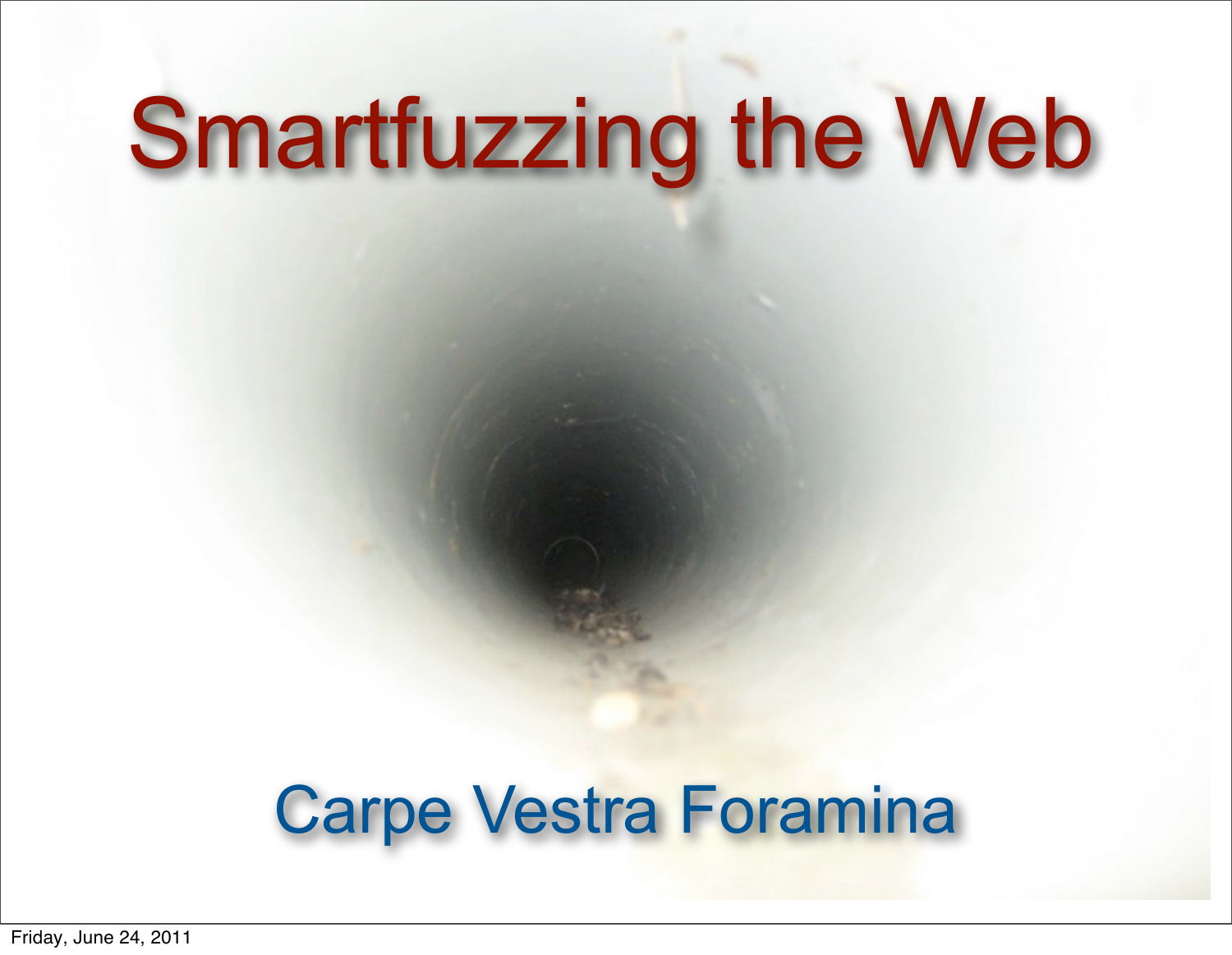### Out of Date

- This presentation is out of date. – Grab an updated copy from our Google Code Page
- <http://code.google.com/p/raft>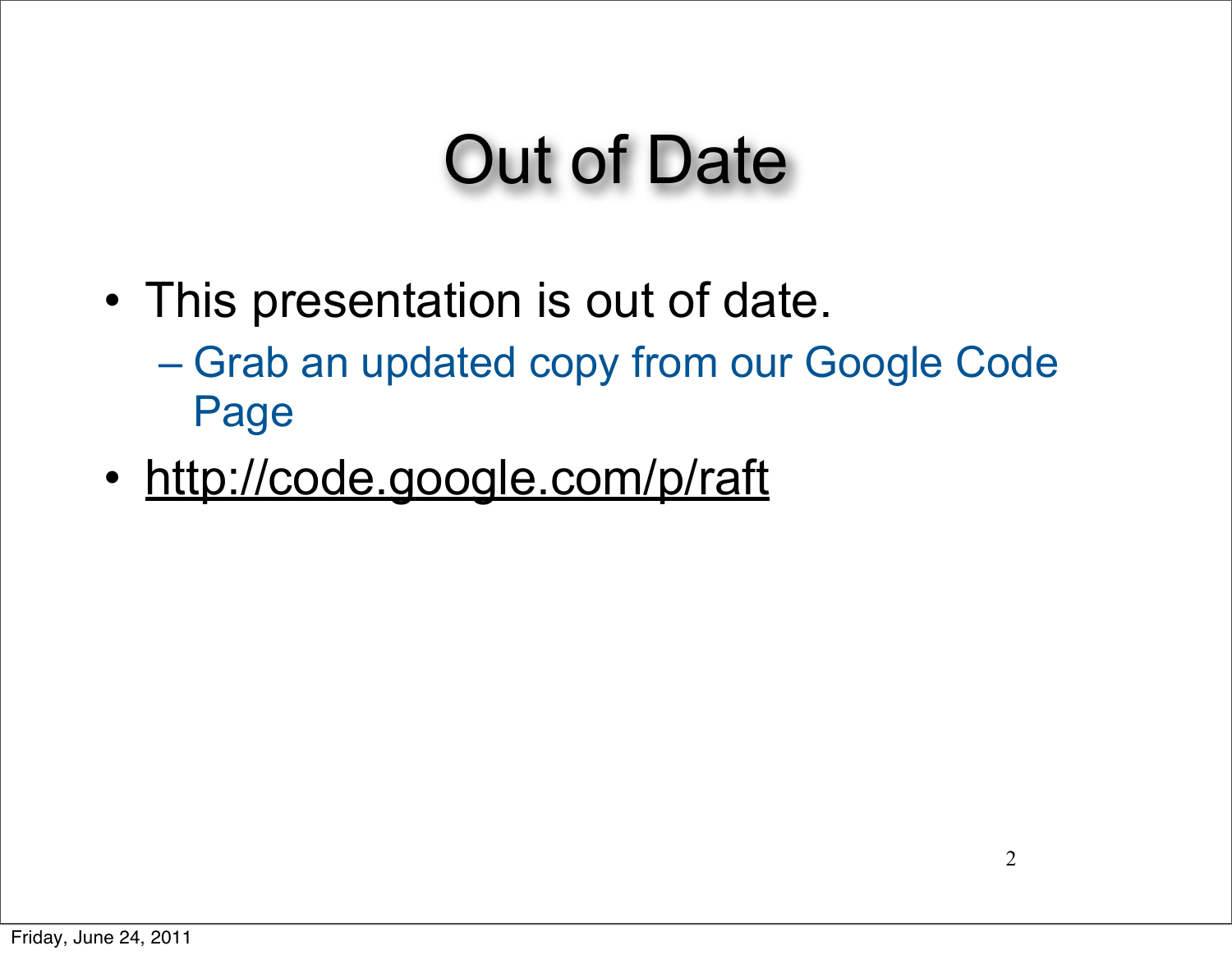### Who are we?

- Nathan "Nate Dawg" Hamiel
- Gregory "G-Fresh" Fleischer
- Seth "The Law" Law
- Justin "J-Roc" Engler

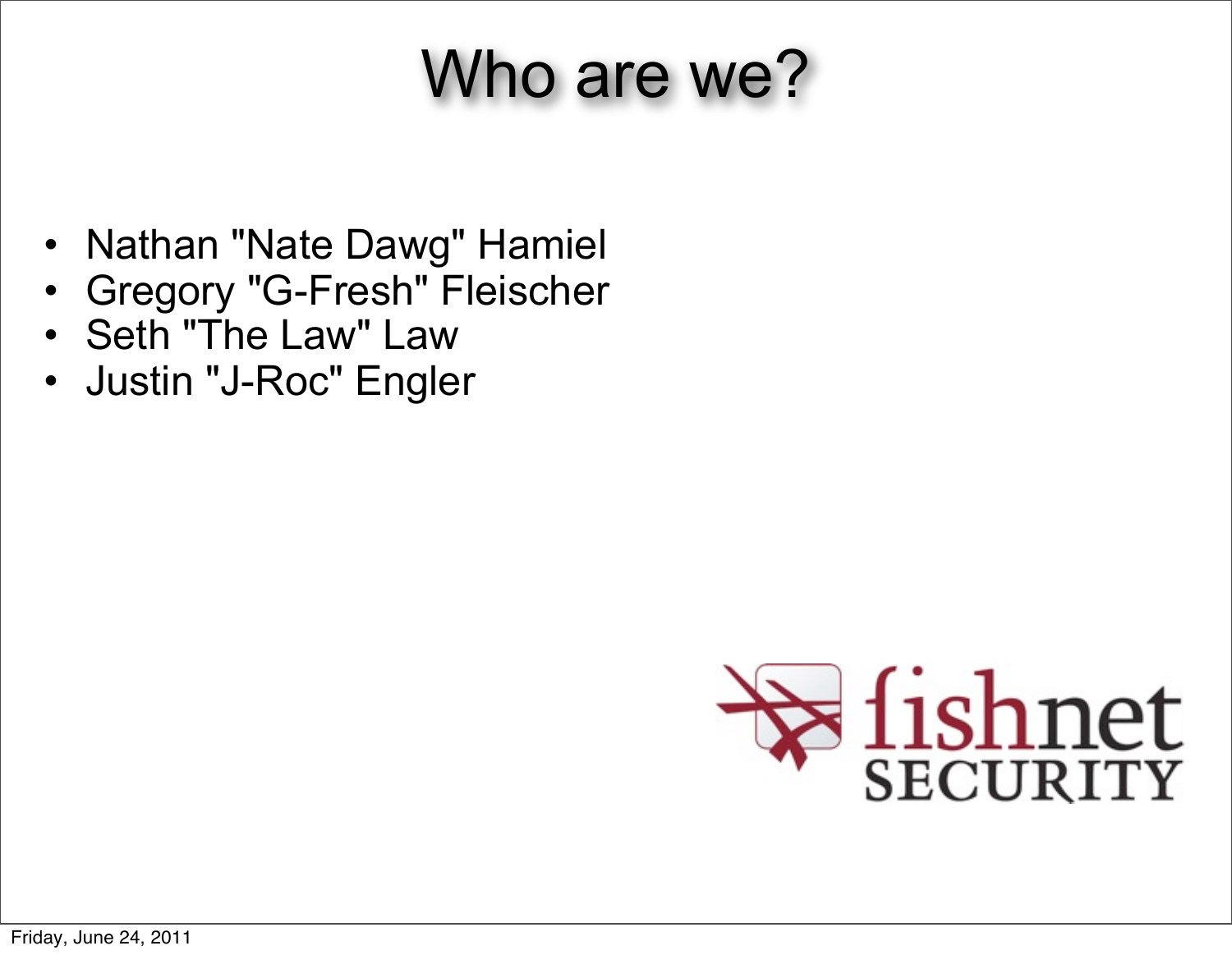#### Presentation Overview

- Problems with current tools
- Current workarounds
- Proposed solutions
- RAFT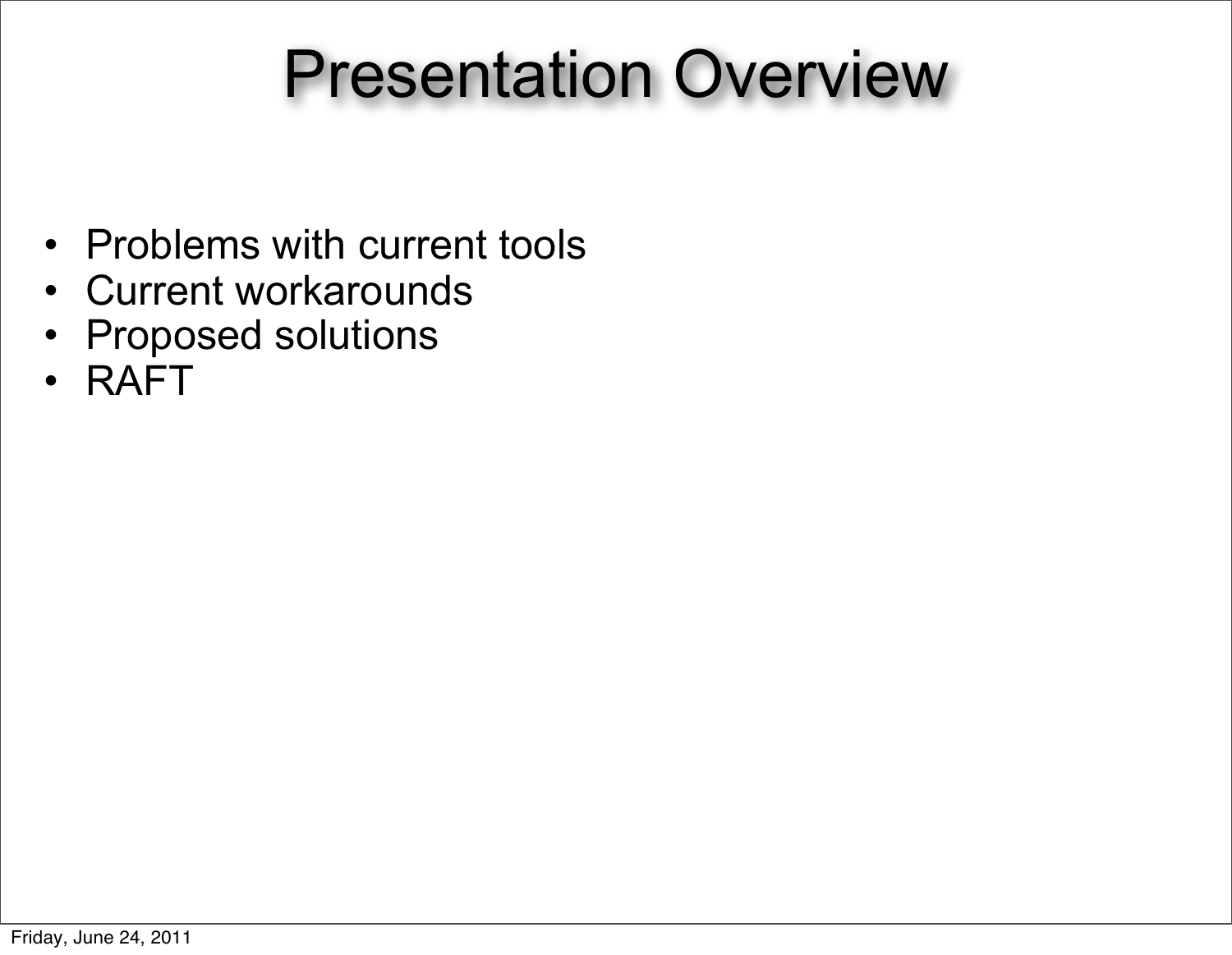# Testing Tools Are Lacking

- Semi-automated web testing tools can be pretty dumb
	- o Pick your poison, each one falls down at some point
	- o Session data stays stale
	- o State maintenance sucks or non-existent
	- o Can't handle things beyond simple applications
	- o Don't allow the import of externally-collected data
- What about modern technologies?
	- o CSRF Tokens
	- o Randomized DOM variables
	- o RIA apps
	- o Web services
	- o JS/AJAX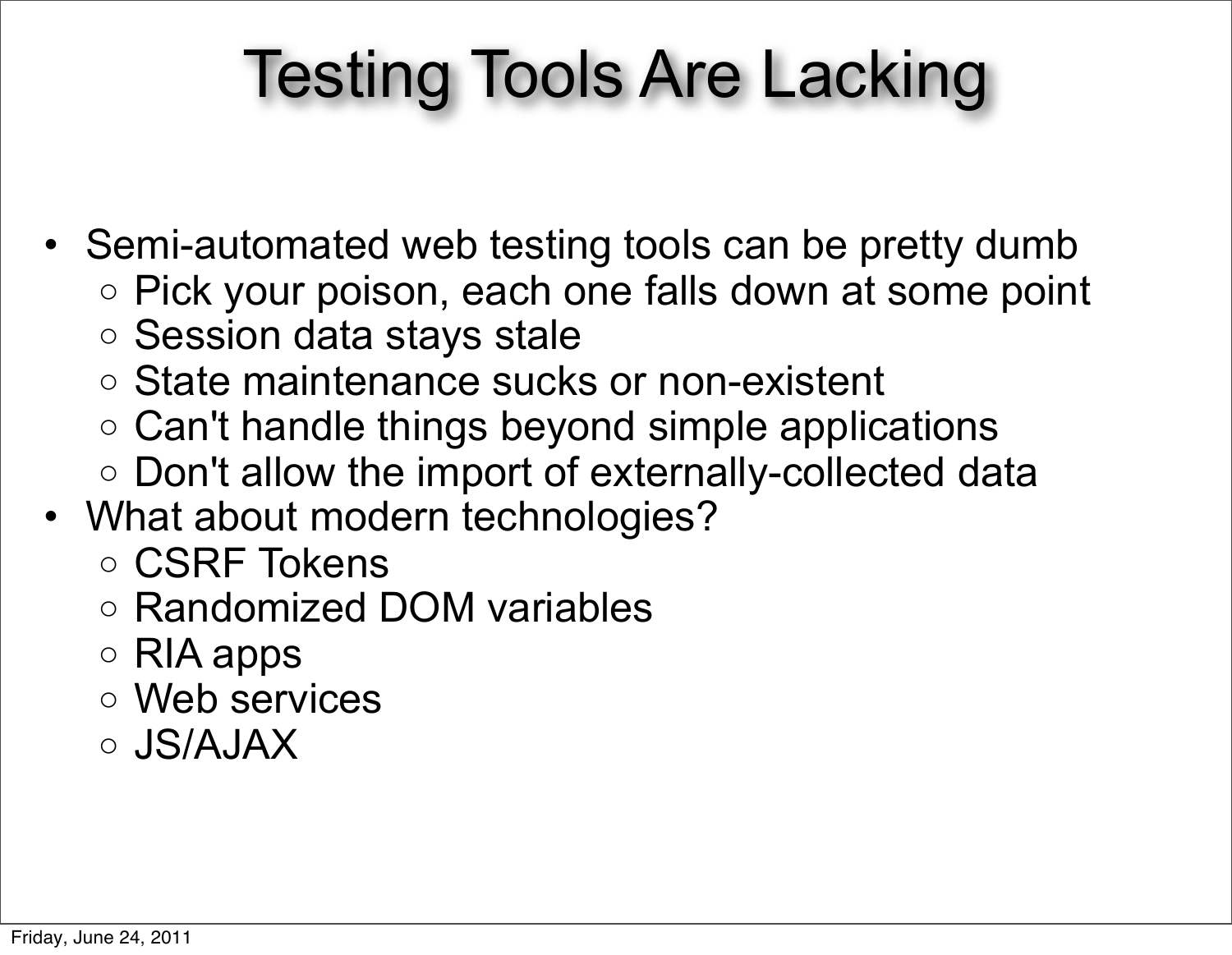## The Problems Continue

- Typically no analysis is performed
	- o Testing responses alone may contain a treasure trove of vulnerabilities that are not currently identified
	- o Analysis only runs on current request, what about all the old data?
	- o Just because HTTP is stateless, doesn't mean our analysis has to be.
	- o No vulnerability or sensitive data identification
- Testers don't need abstraction o APIs and difficult formats
- Missing simple features
	- o Request time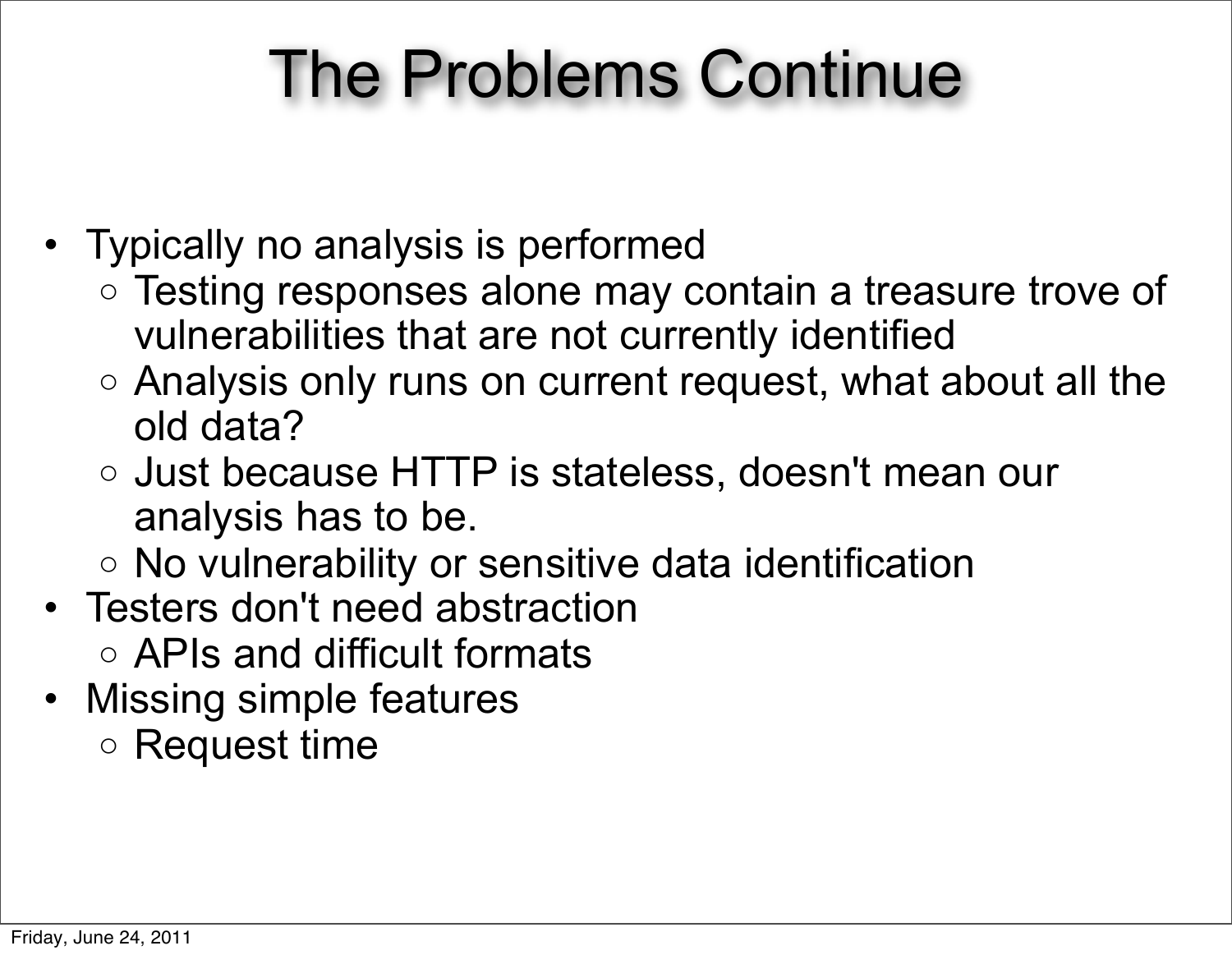# And Continue Again

#### • Difficult cases

- o Risk based logins
- o Login confirmation on next step
- o In-session detection

|                                                                                                       |                                    | Hi<br>Sign Out)<br>Account   Help   Home<br>Recommendations   Wishlist   Checkout |
|-------------------------------------------------------------------------------------------------------|------------------------------------|-----------------------------------------------------------------------------------|
| Search                                                                                                | By Keyword - Go<br>Advanced Search | Cart Quick View: 0 items                                                          |
| Please sign in below<br><b>Email Address</b><br>Password<br>Forgot email address?<br>Forgot password? | Submit   }                         |                                                                                   |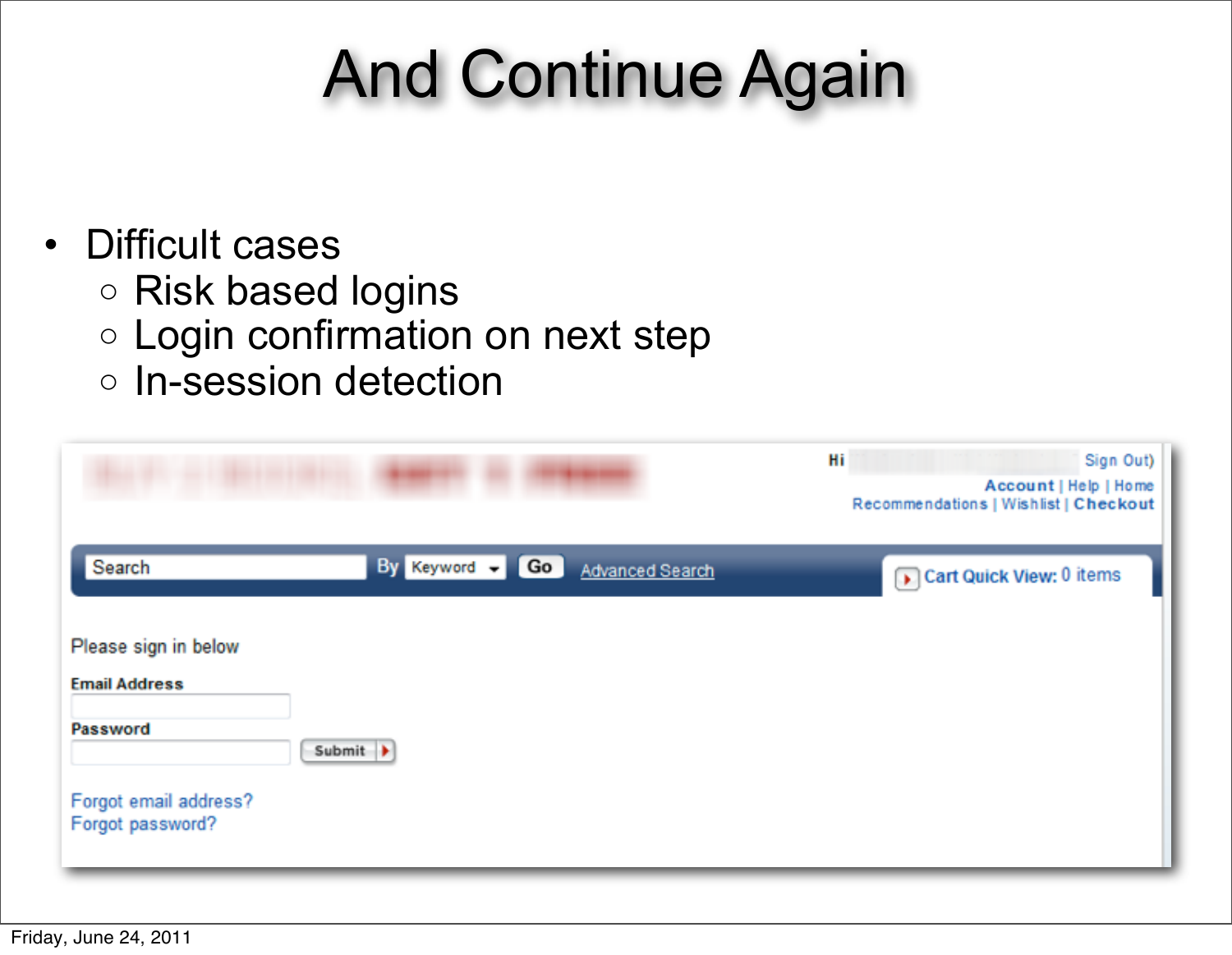## And Continue Yet Again

#### • External tools and custom scripts

- o Can be painful
- o No analysis
- o Request/response diffs
- o Syntax highlighting (duh)?
- o Full request/response logging
- Data in multiple tools
	- o No cross-tool analysis
	- o Archiving problems with collected data
	- o Limited ability to find "new" bugs in old data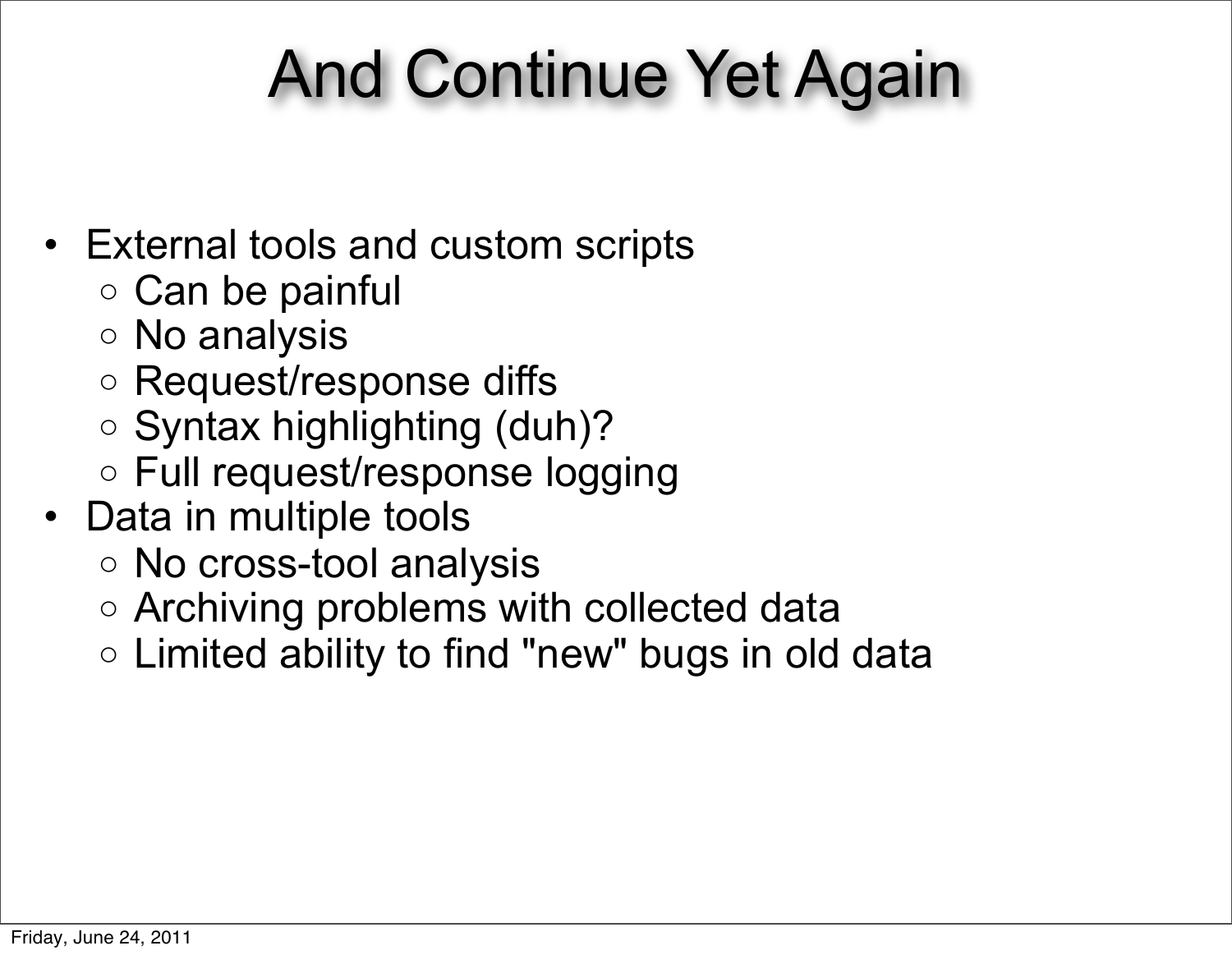## What Do People Do?

- Test manually
	- o First of all, Yuck!
	- o Modify other tools for purposes which they weren't intended
	- o Write custom tools and scripts for one-off purposes
- Can end up missing quite a bit
	- o Reinventing the wheel can be hard!
	- o Typically one offs
	- o No in-depth analysis
	- o Even common vulnerabilities can slip through the cracks
	- o Results are stored in custom formats in multiple files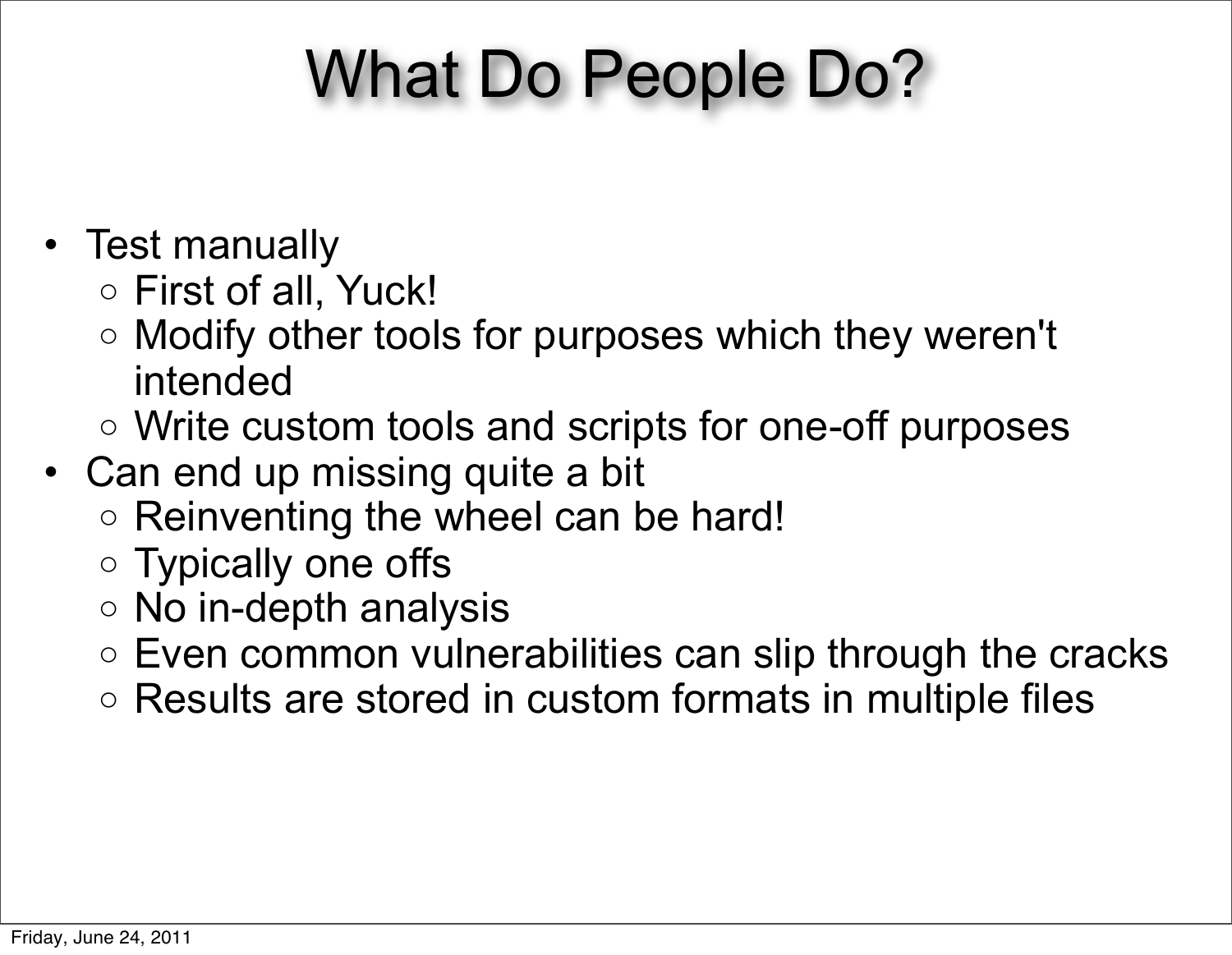### Adapt Or...

• Some tools have to adapt or they become useless

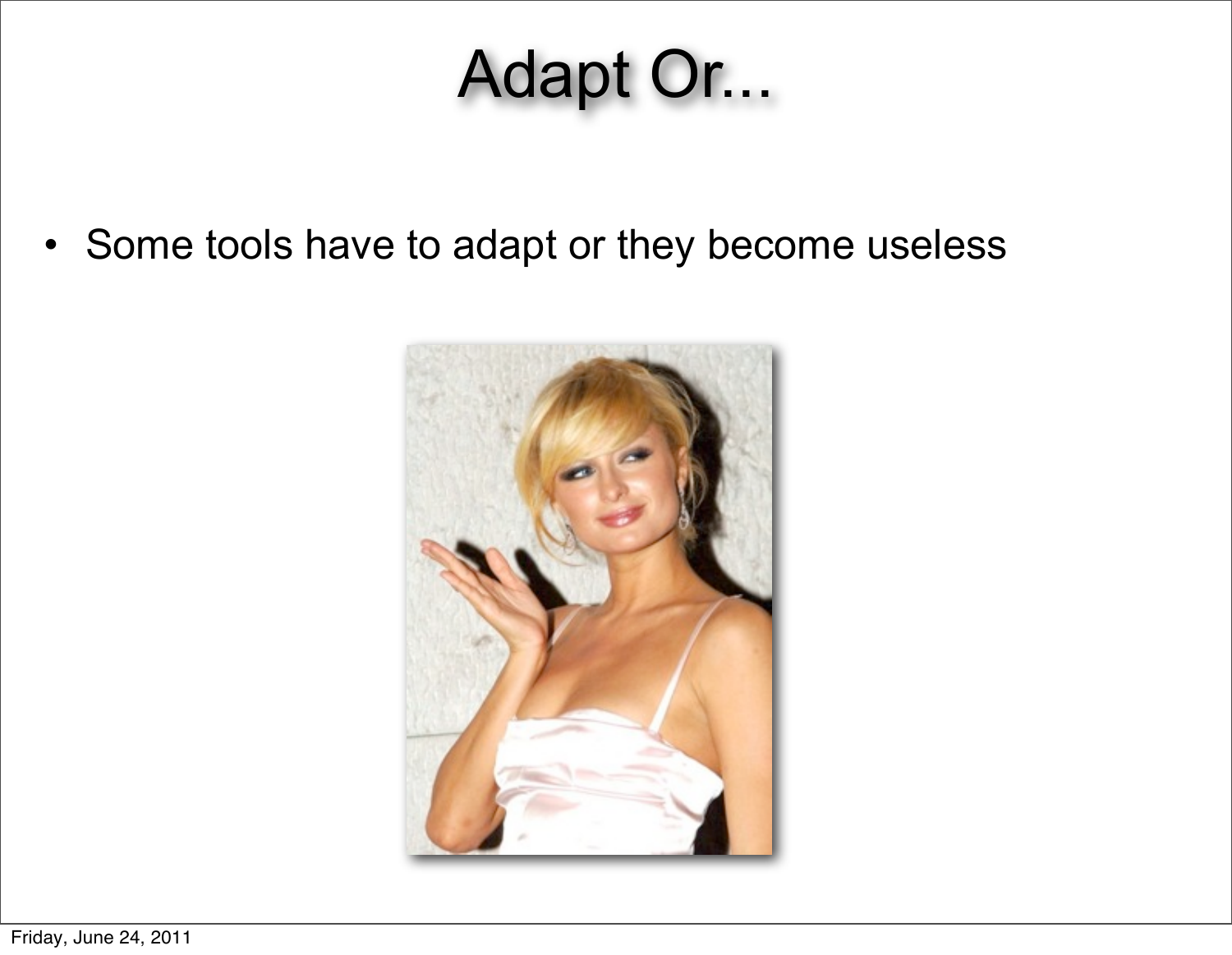#### A Web Smart Fuzzer?

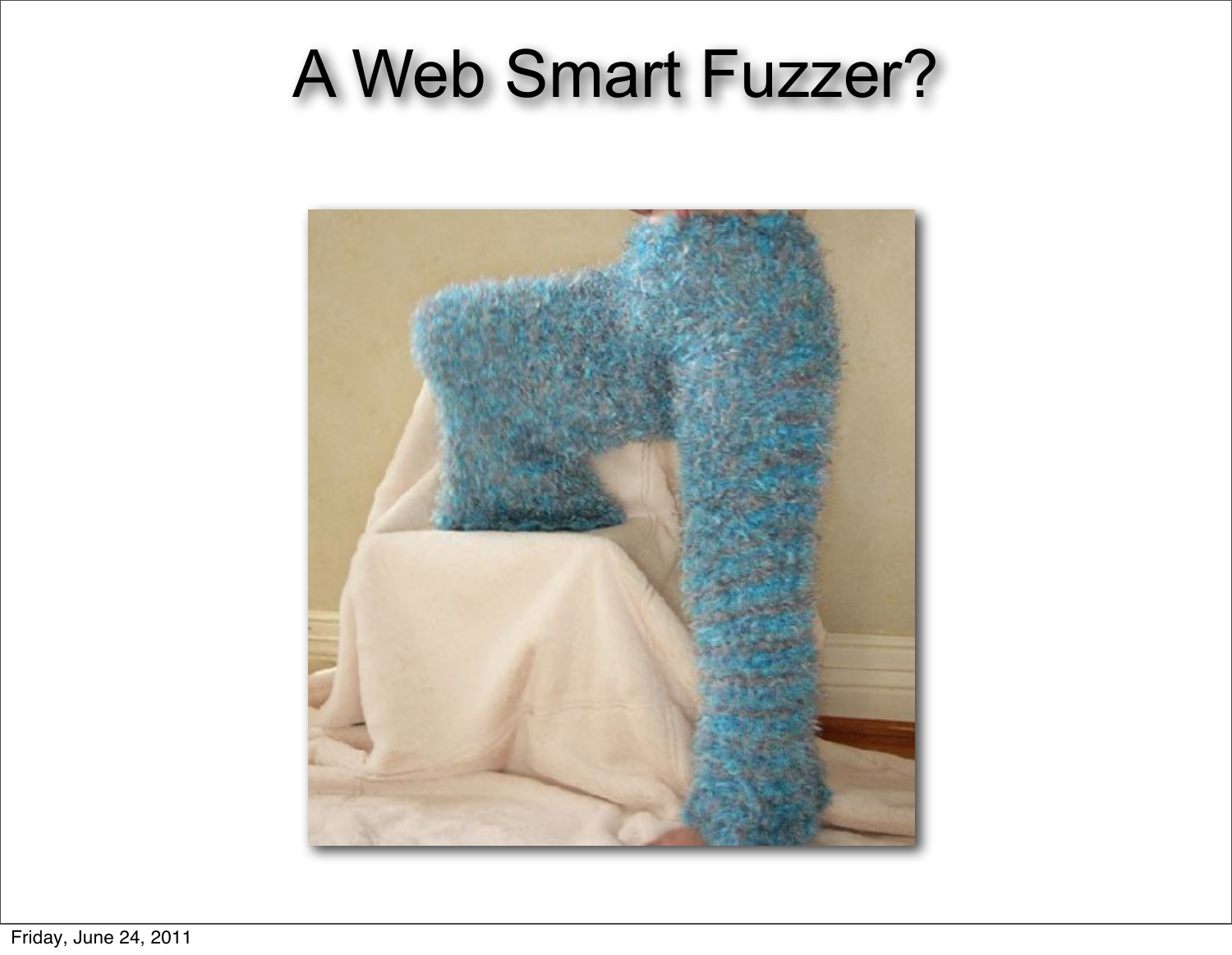## A Web Smart Fuzzer

- Session management
	- o Without complex user interaction
	- o Shared cookie jar
- Sequence building and running
	- o Login sequences
	- o Multi-stepped operations
	- o Grabbing data from previous page for request
- Finding content to fuzz
	- o Intelligent spidering and form submission
	- o Content discovery based on contextual information
- Support for modern features
	- o HTML5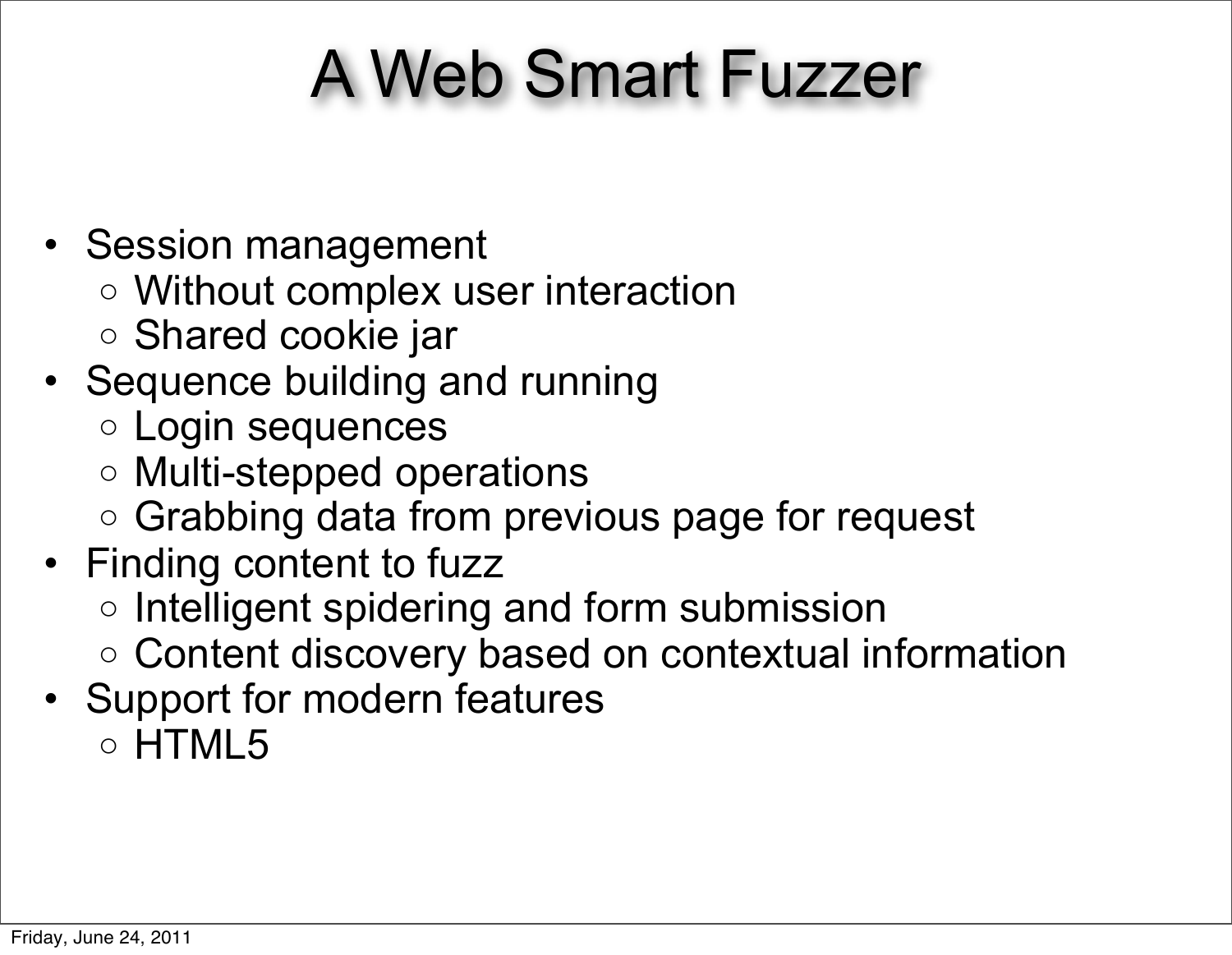#### Web Smart Fuzzer Components

- CSRF and other random data handling o Ability to handle CSRF tokens per page o Ability to handle randomized data on the DOM
- Payload choices based on context awareness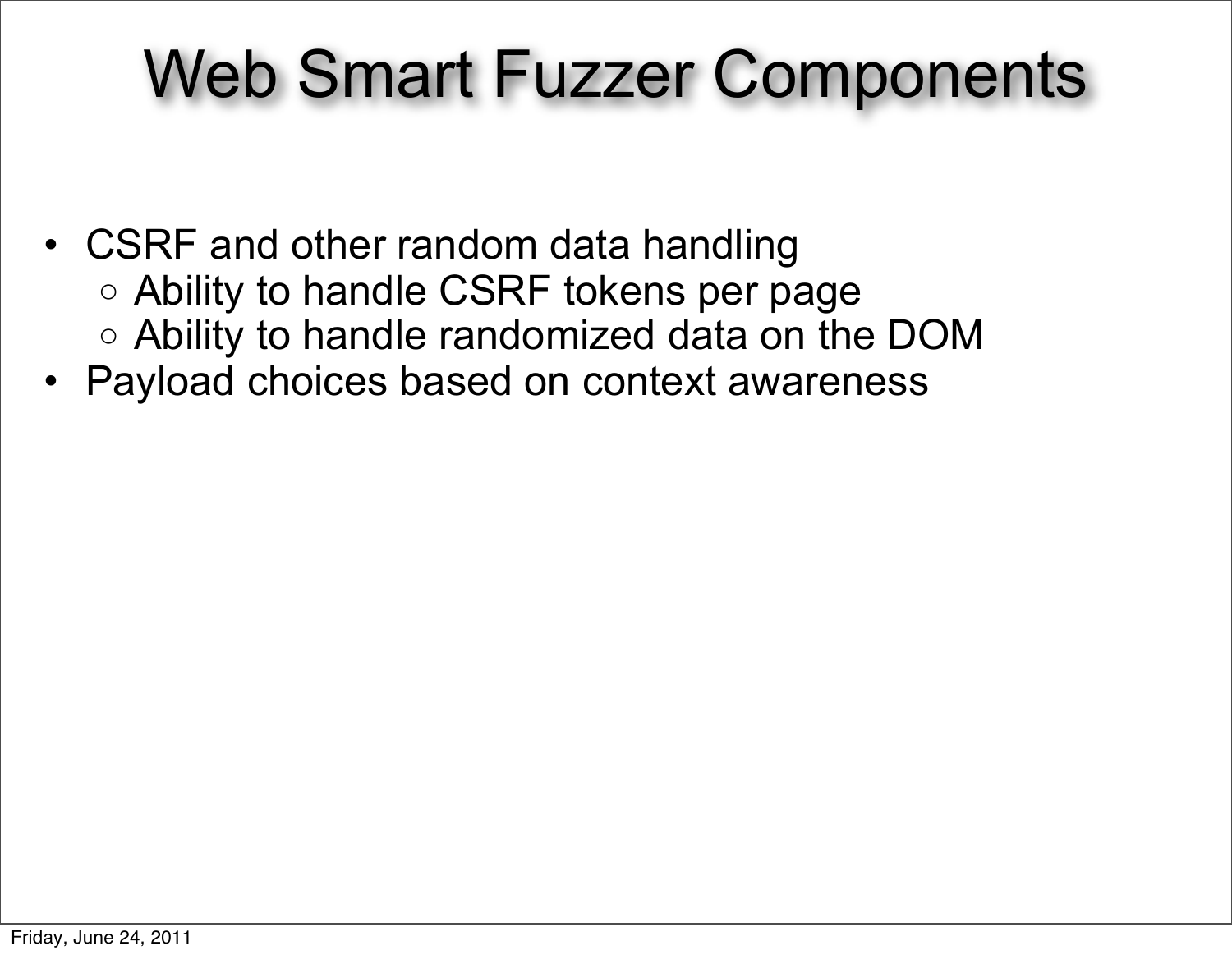#### Web Smart Fuzzer Components

- Tight integration of various components
- Ability to easily experiment with new features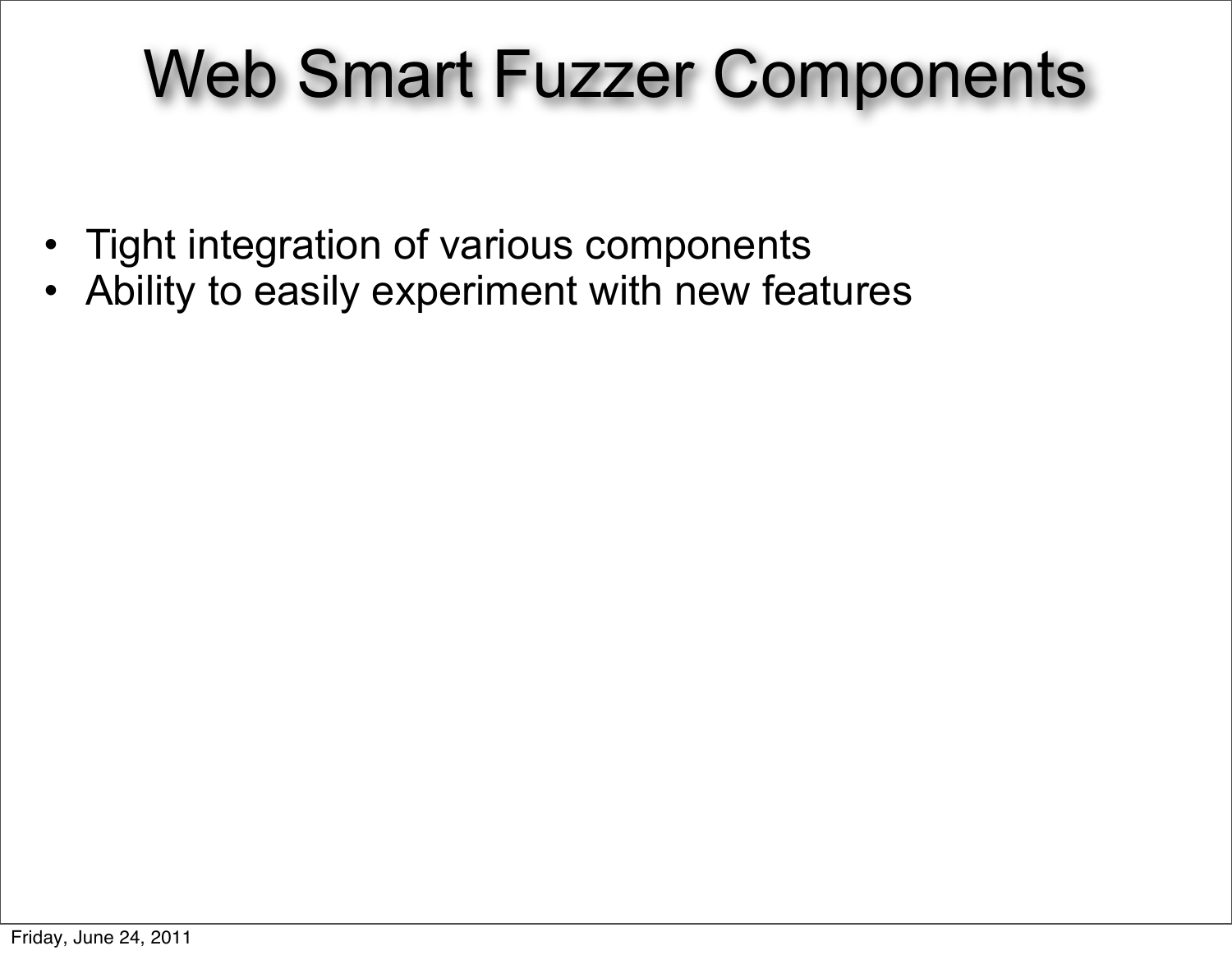#### RAFT

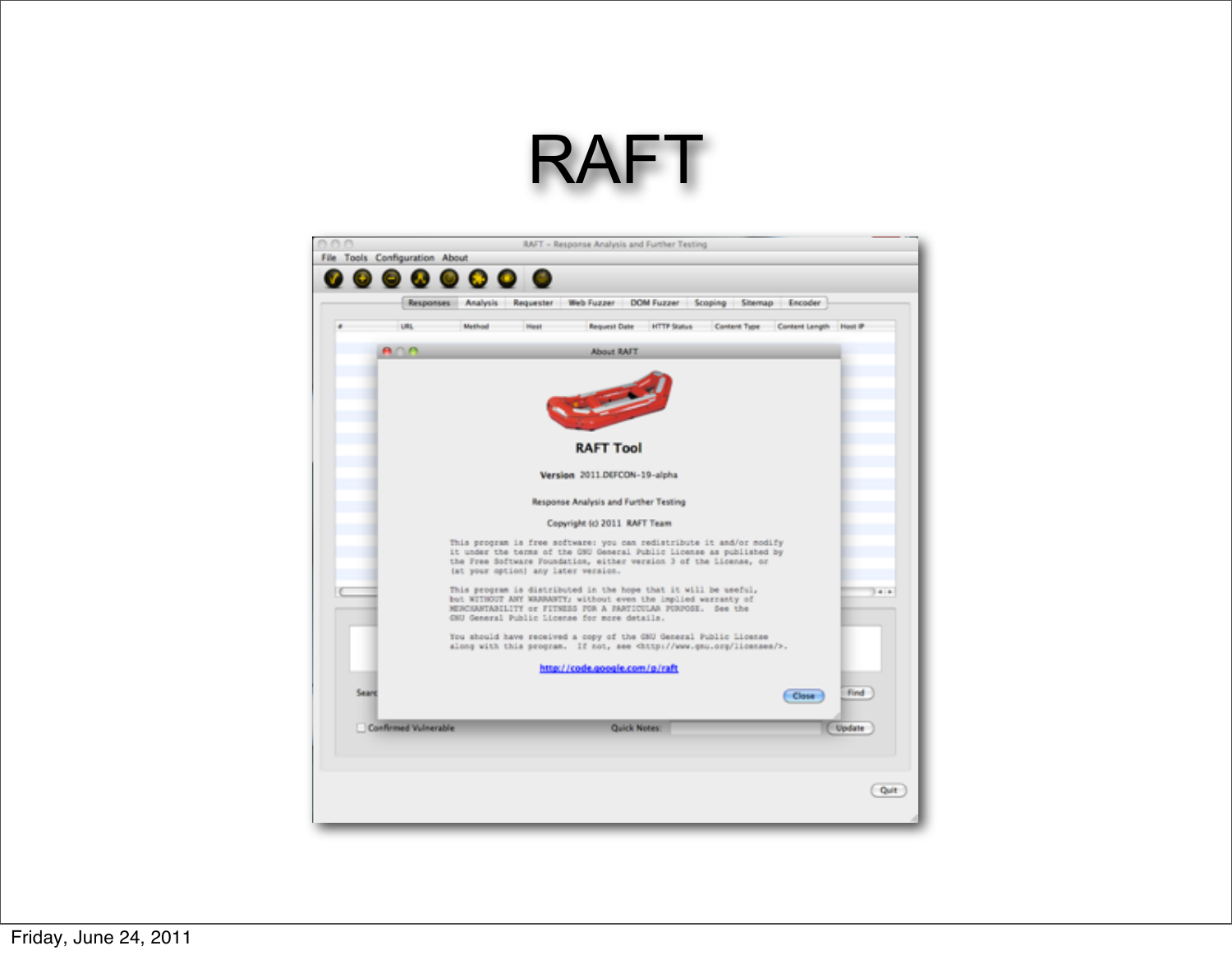# RAFT

- Response Analysis and Further Testing
- RAFT is different
	- o Not an inspection proxy
	- o Focus on workflow
	- o Analysis for your own tools and scripts
	- o Import data from other tools
- Open source (written in Python and QT)
- Target Platforms
	- o Windows XP / Windows 7
	- o Mac OS X 10.5 / 10.6
	- o Linux Ubuntu 10.4 LTS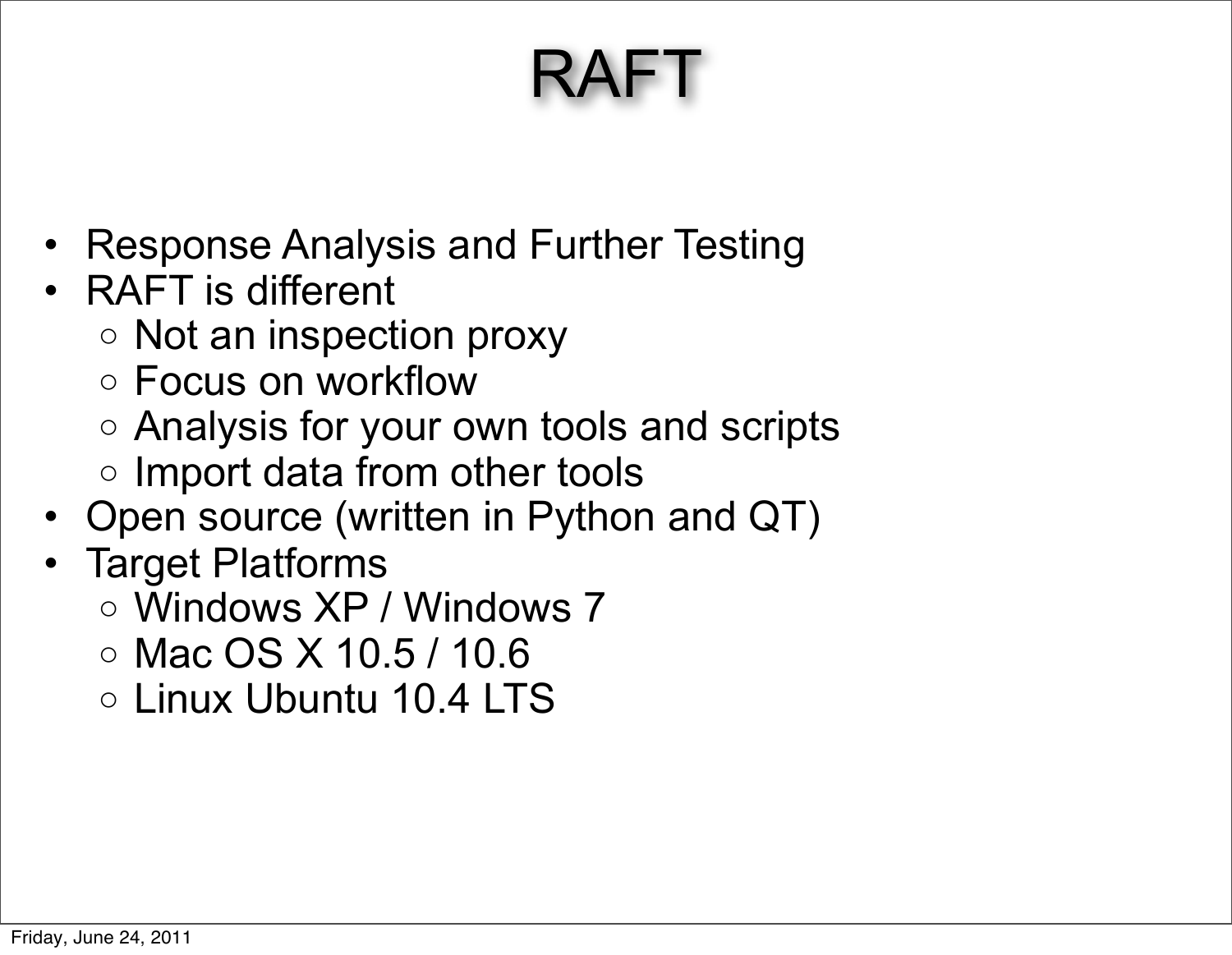# RAFT Dependencies

- PyQT4
- QtWebKit
- QScintilla
- lxml
- pyamf
- pydns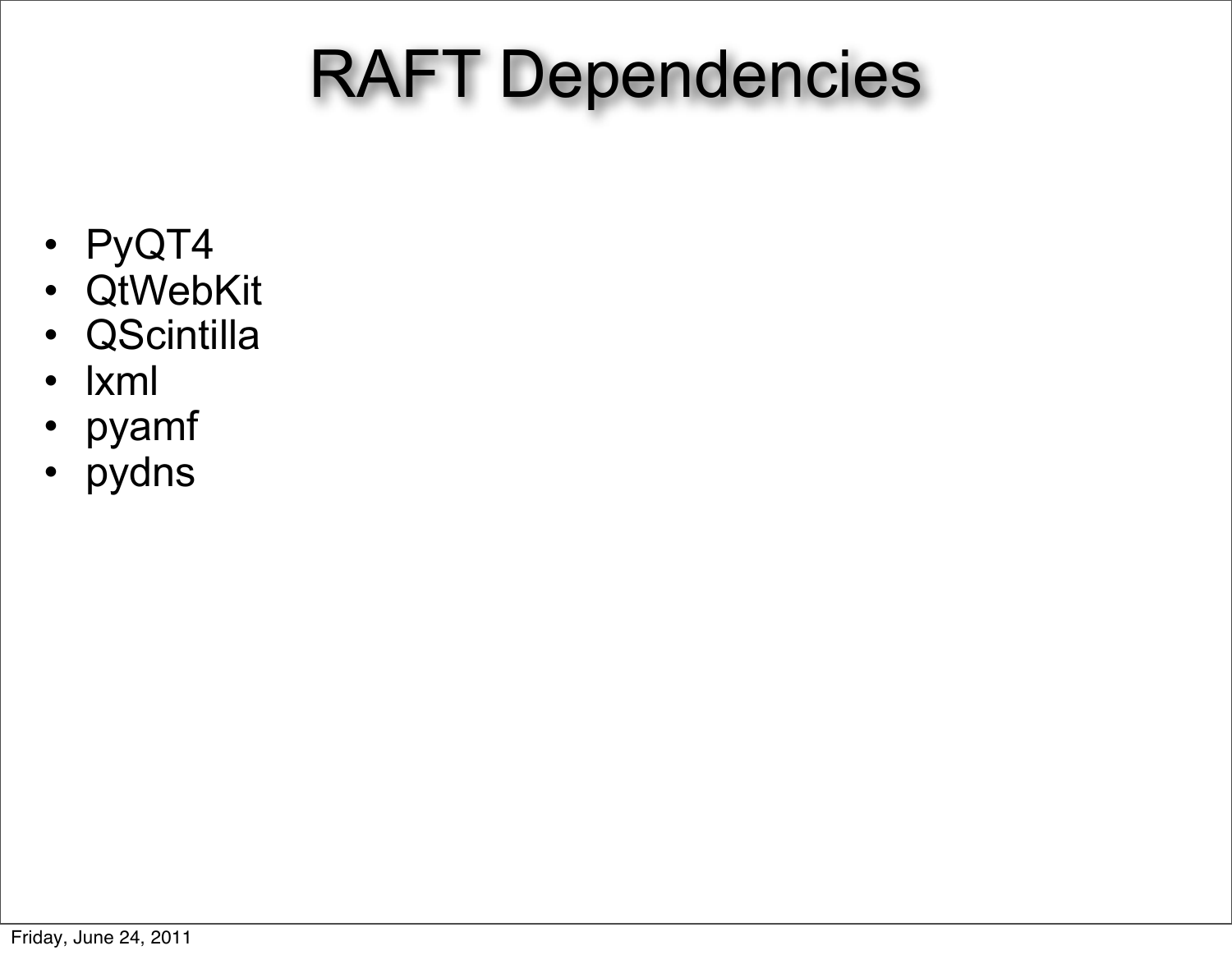# RAFT Download

- Check out source from SVN
- Download packages for o OS X
	- o Windows
- http://code.google.com/p/raft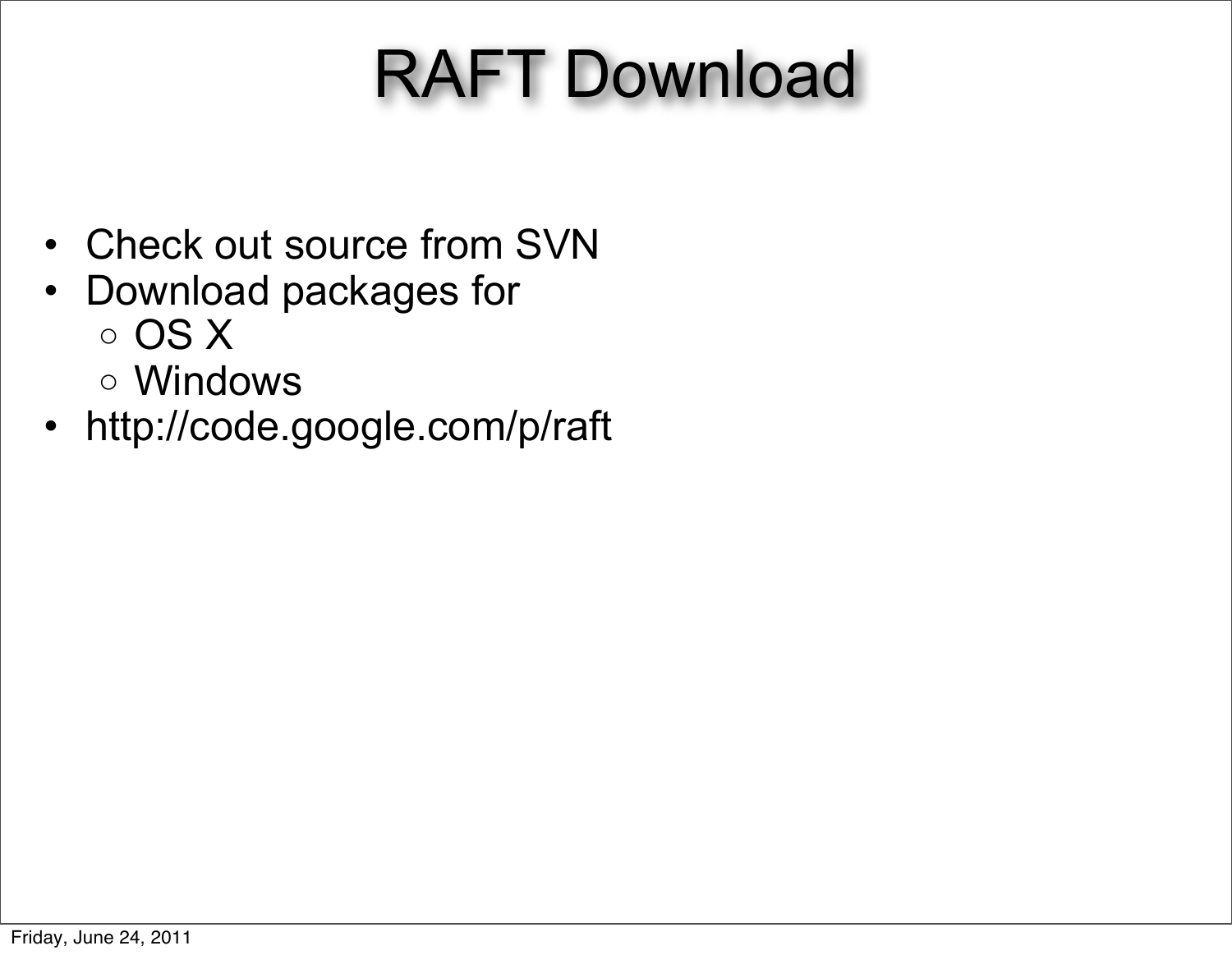# Analysis

• Don't be caught without an analyzer

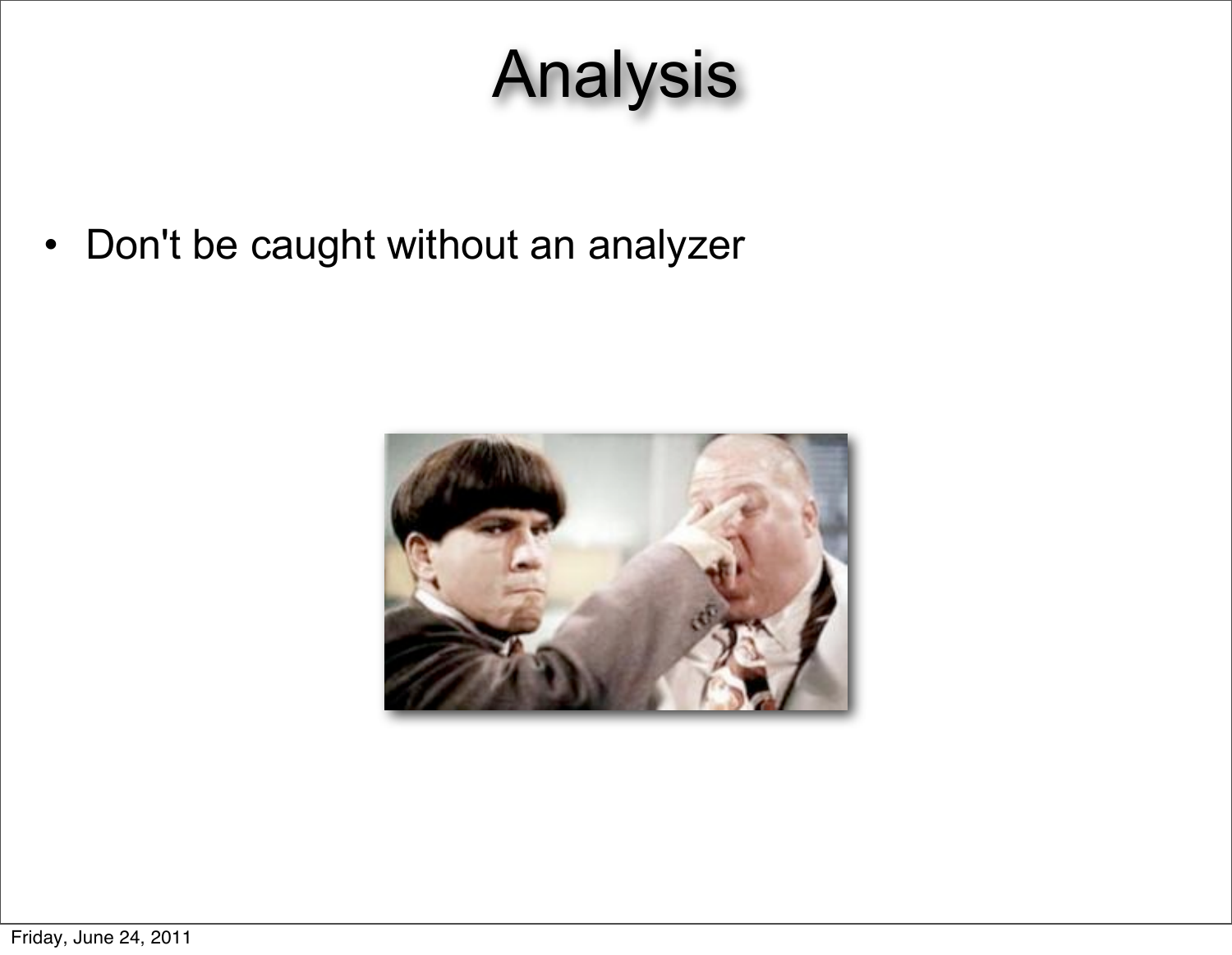# Analysis

- Analysis Anywhere!
	- o Our concept for better tools
	- o Any analysis on any data source
	- o Analyzers fully integrated with other tools in RAFT
- Modular Analyzers
	- o New analyzers easy to add
	- o Config, execution, and reporting all customizable
	- o Analyzers can call each other
- Find the stuff that others ignore
	- o Timing analysis
	- o Same request, different response (no no, this /never happens)
	- o Possibilities are pretty much endless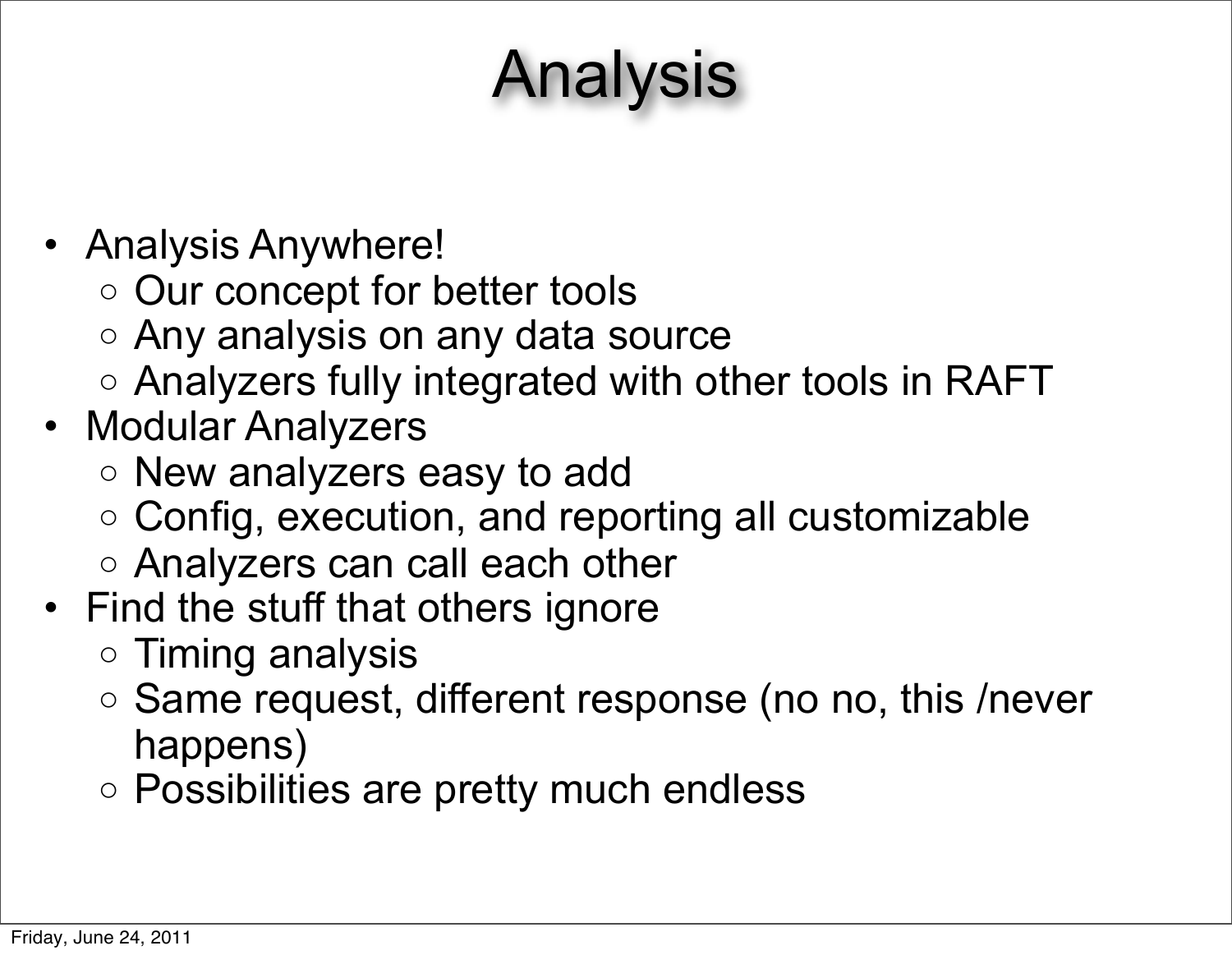#### Smart testing components

- Fuzzing, just smarter o Handling of CSRF tokens
	- o Browser object handling
	- o Sequence handling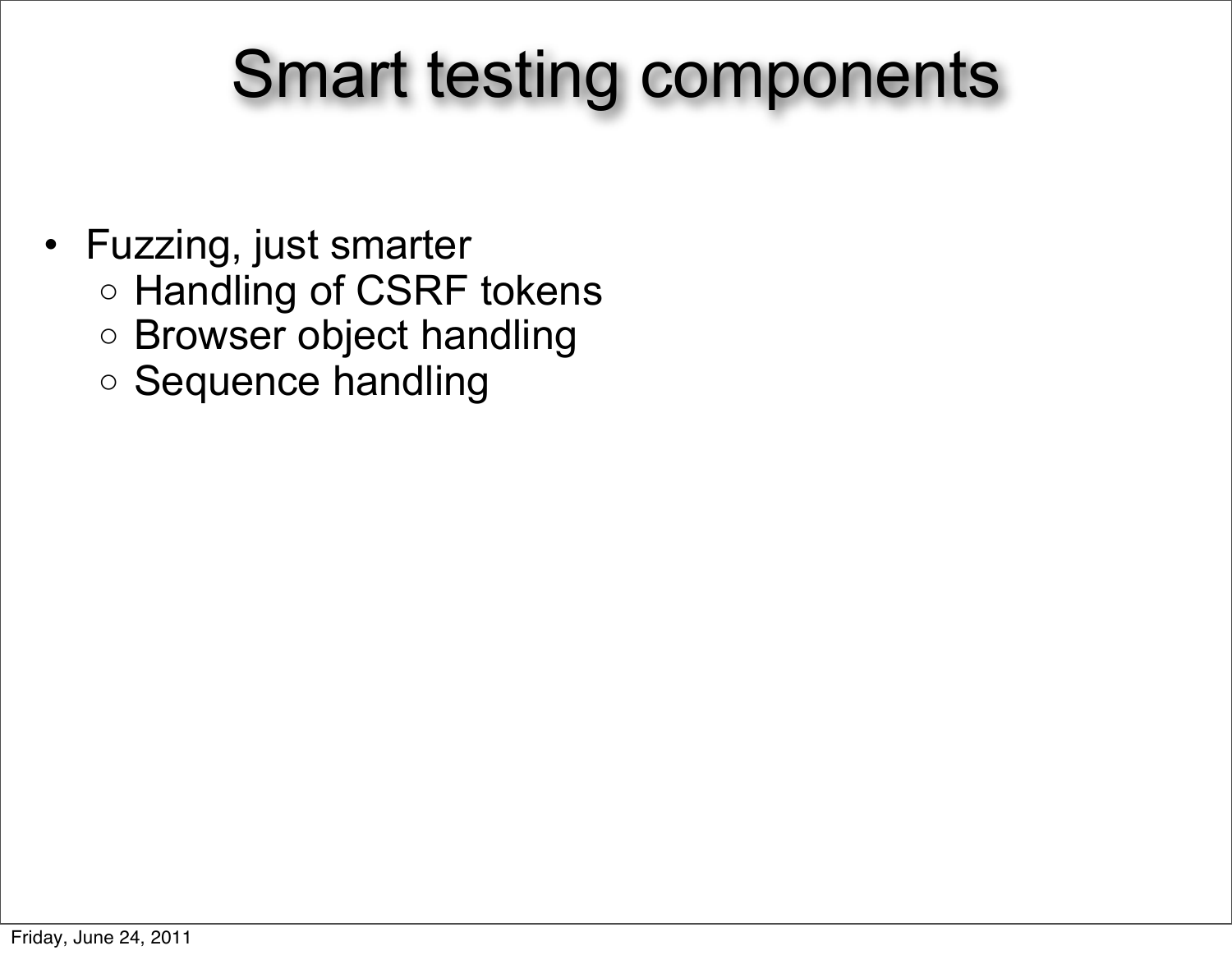#### **Documentation**

• Who needs documentation... really ;) o Available on the wiki of the project page

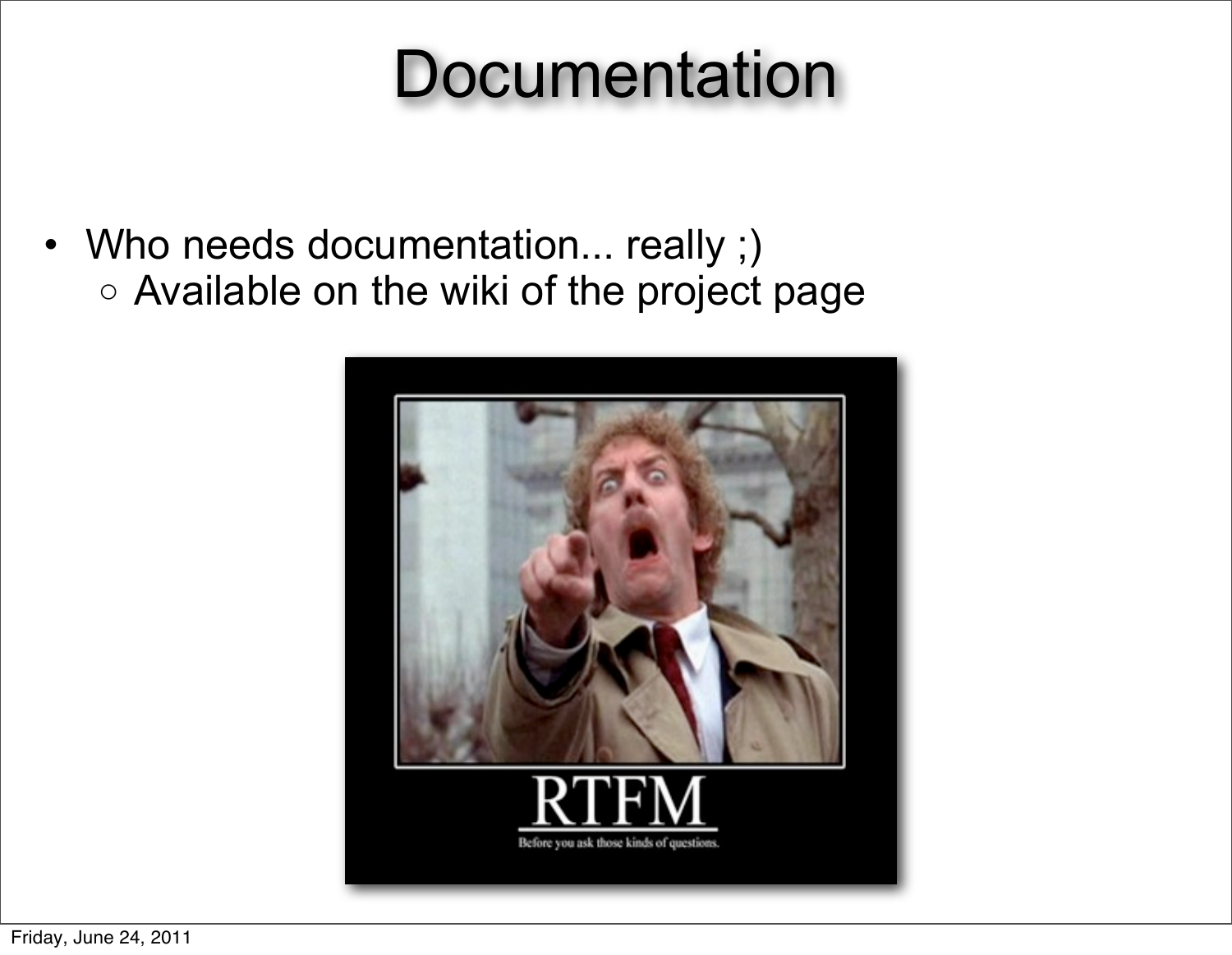# RAFT Data Formatting

- Other language integration
	- o XML Capture Format
	- o Python
	- o Ruby
	- o Perl
	- o Java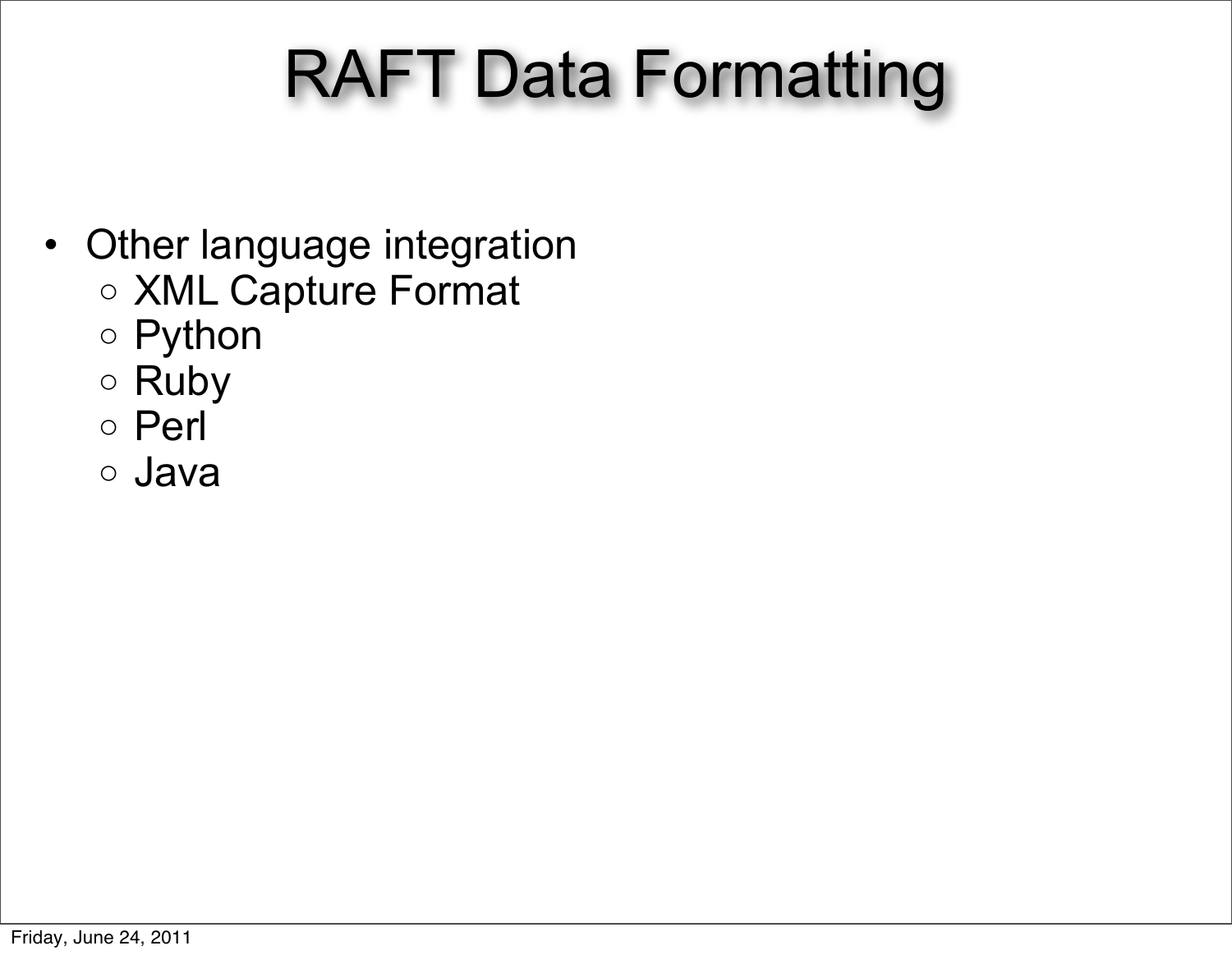# RAFT Future Features

- More Analysis
- Integrated Scanner Functionality
- Reporting Output
- Command Line Interface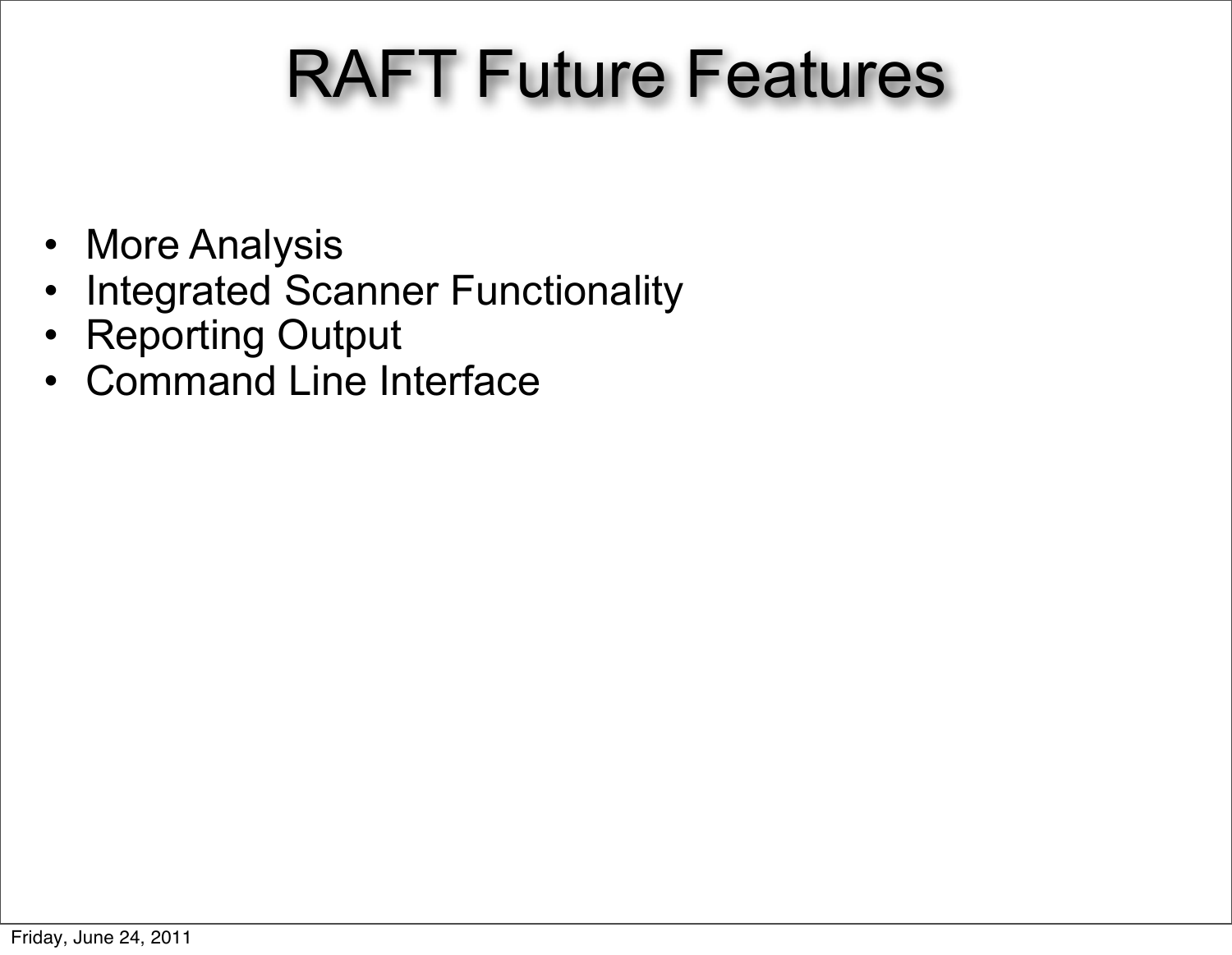#### Call to Action

- We need help!
	- o Contribute with code
	- o Test and report bugs
	- o Provide integration with other tools
- Future features
	- o Request new features
	- o Code new features yourself
- Demand better tools from commercial vendors as well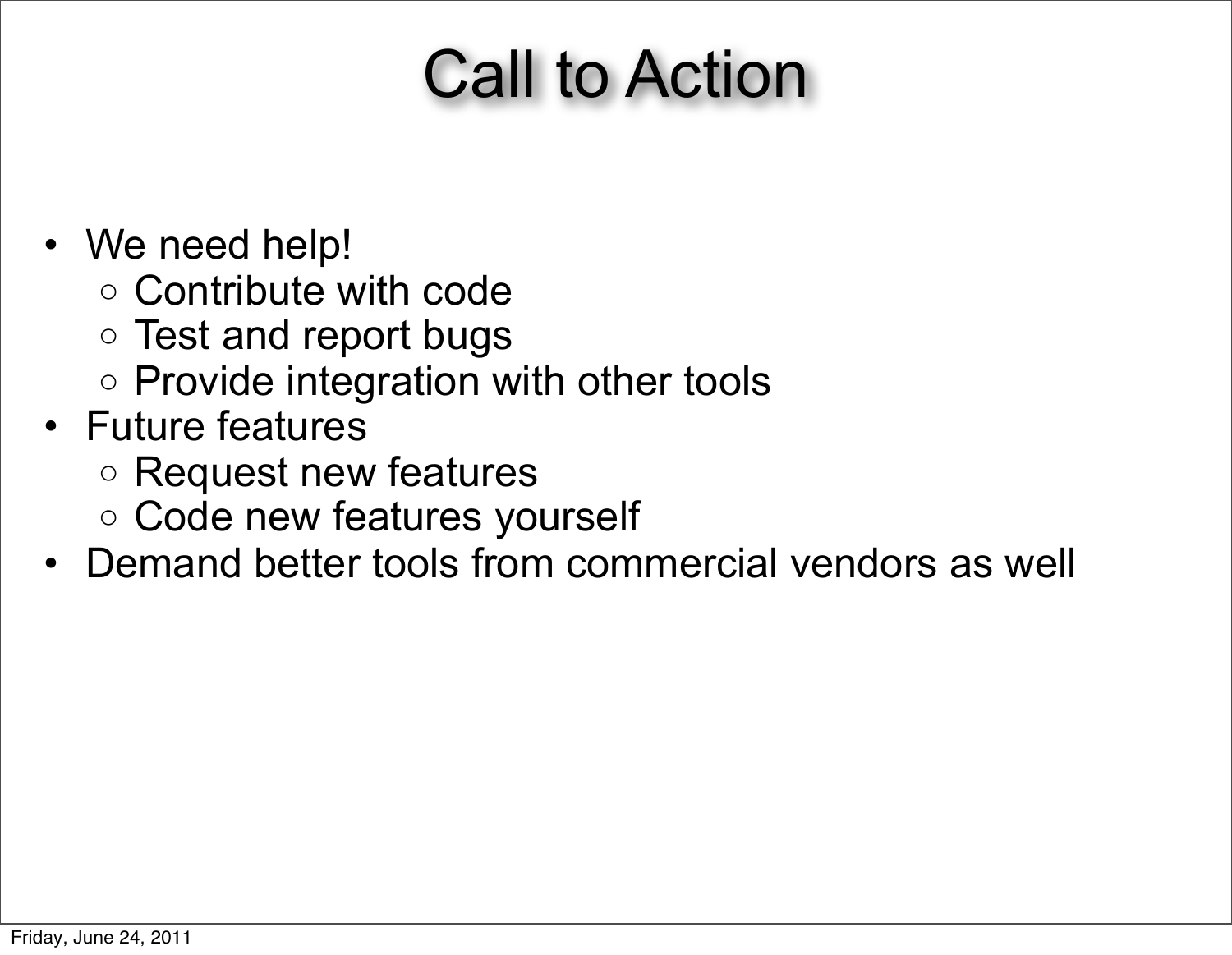#### Questions?